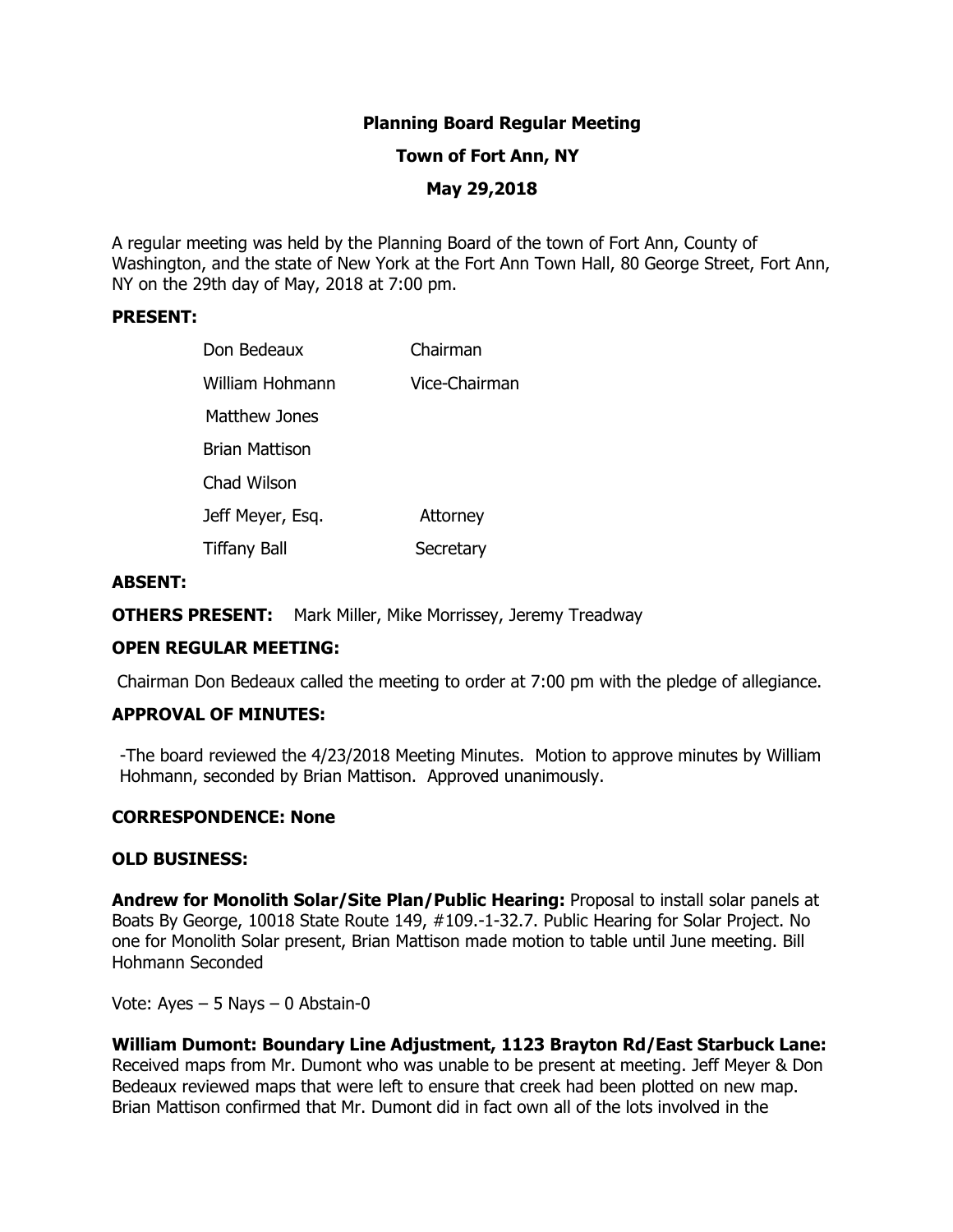boundary line adjustment request. The board further discussed the fact that Mr. Dumont isn't trying to create parcels, but simply move the boundary line. Bill Hohmann inquired about verbiage on the map and Jeff Meyer confirmed that the map didn't in fact have the verbiage on it, but that the verbiage being added could be made a condition of the approval. Bill Hohmann made motion to approve contingent upon proper language being added to mylar, Brian Mattison seconded.

Vote: Ayes  $-5$  Nays  $-0$  Abstain  $-0$ 

## **NEW BUSINESS:**

on the application. Wants to move building back some with heavy equipment. Don Bedeaux **ADK,MX Motorcross Track, 10786 State Route 149: Wishes to discuss installation of new shed and storage containers:** Mr. Treadway expressed confusion of what to do with the building in question. Mr. Treadway explained that he filed a building permit with the county who advised that he needed stamped plans. Mr. Treadway then went to engineer & turned plans back into the county so that forms could be signed by Mr Miller when he comes in. All papers were signed and Mr. Treadway moved forward with beginning construction on building when Mr. Miller stopped and advised him that he had revoked his signature and that the new building needs to be reviewed with the planning board. Mr. Treadway explained that he had no choice but to keep building and went to the board. Don Bedeaux asked if the county had approved the building and Jeremy confirmed that they had. Jeremy further explained that there is a small building there already. He wanted to make it better and a little bigger. On permit he had listed a 1,000 gallon holding tank and when he changed plans, failed to remove the holding tanks from the plans even though all plumbing had been removed from drawings, he just forgot to cross out asked if anyone had any questions or issues with the changes and board members replied that they did not. Jeff Meyer explained that section 9 of the site plan law allows small adjustments without any site plan modifications provided said changes are less than a 50% expansion. Bill Hohmann made motion to give waiver & allow Mr. Treadway to make a minor modification, Matt Jones seconded.

Vote:  $Ayes - 5$  Nays  $-0$  Abstain  $-0$ 

Jeremy inquired about the reasoning behind being scrutinized over storage sheds? Jeff Meyer advised him that that isn't a planning board issue. Jeremy said that they are just containers and that they are moveable. Mr. Miller spoke up and advised that the county is working with the state to decide how they want to handle these types of containers going forward, and whether they wish to require permits for these containers. He further explained that Mr. Treadway put a roof between the two containers making it a structure and therefore not moveable. Brian Mattison explained that there are a lot of those around the area and asked if they all have permits? Mr. Miller again explained that the county and state are working out the permit requirement details. Jeff Meyer told them that it is possible for them to be made a structure, but that the only way the board can do anything is if it were to be brought to the board's attention and it had not yet been.

**Mike Morrissey Moving 2 storage units, going through APA & DEC:** Mr. Morrissey explained that he is looking to move 2 buildings up front, leaving the trees as buffer and put in detention pond while also adding trees that way you can't see all of the boat storage from the